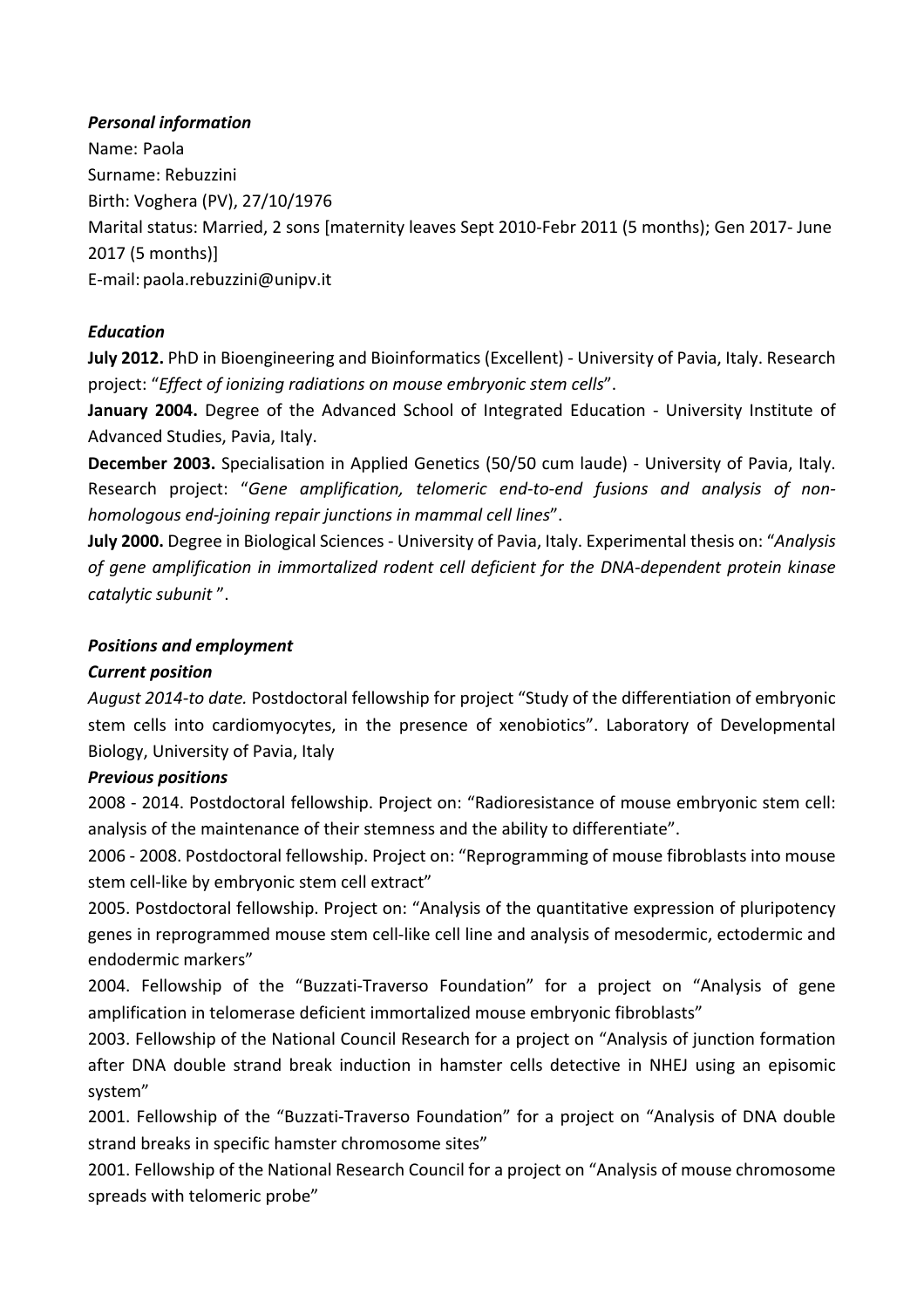#### *International collaborations*

-2013 to date. Prof. Juan Arechaga, University of the Basque Country. Leioa (Vizcaya), Spain. -2012 to date. Dr. Maria Susana Merani, Universidad de Buenos Aires (UBA), Argentina. -2012 to date. Dr. Elisa Cebral, Universidad de Buenos Aires (UBA), Argentina. -2012 to date. Dr. Irina Solovei, Ludwig-Maximilians Universität, München, Germany. -2010-2013. Dr. Diana Pignalosa, GSI Helmholtzzentrum für Schwerionenforschung, Darmstadt, Germany.

-2010 to date. Dr. James Adjaye, Düsseldorf Institute for Stem Cell Research and Regenerative Medicine, Germany.

## *National collaborations*

-2010 to date. Prof. Riccardo Bellazzi, University of Pavia, Italy.

-2010 to date. Prof. Paolo Magni, Università degli Studi di Pavia, Italy.

-2010 to date. Dr. Lorenzo Fassina, University of Pavia, Italy.

-2008 to date. Prof Alessandra Balduini, University of Pavia and Research Assistant Professor, Department of Biomedical Engineering, Tufts University, USA.

- 2009/2013. Dr. Riccardo Di Liberto, Fondazione I.R.C.C.S. Policlinico San Matteo, Pavia, Italy.

-2005/2008. Dr. Riccardo Castiglia, University of Rome.

#### *Research projects*

Participant in 3 successful grant applications in which I was in charge of specific research activities. (COFIN Anno 2005 - prot. 2005050350; MIUR Bando "idee progettuali" Anno 2006 - Protocollo: RBIP06FH7J 001; Cariplo Foundation 2006.0596/10.8485).

## *Grant application sent in the last 5 years*

I participated to DBB/UNIPV selection for AXA Postdoctoral fellowship in 2013 and in 2015. I applied for Scientific Independence of young Researchers (*SIR; MIUR*) in 2014.

## *Teaching activities*

-2016-2017: Contract Professor of General Biology (24h; 3CFU) in MS degree in Biomedical Engineering (University of Pavia).

-2011 to date: Committee member for the examination in "Developmental Biology and Stem Cells" of Biotechnology Course, in "Biotechnology of the Reproduction" of Biological Sciences Course, University of Pavia.

-2011 to date: Graduation Committee member in quality of external supervisor, Biotechnology Course, Faculty of Sciences, University of Pavia.

-2011 to date. Designation to "Cultore della materia" (Expert) in "Developmental Biology and Biology of Stem Cells"; "Biotechnology of the Reproduction", Faculty of Sciences, University of Pavia.

-2005 to date: Academic lessons and/or seminars in "Developmental Biology and Stem Cells", Biological Sciences Course, Faculty of Sciences, University of Pavia.

-Course of Educational Practice of the Laboratory of Stem cell biology at University of Pavia, "Course on Biotechnology" 2013-2014. Supervisor S. Garagna

-Course of Educational Practice of the Laboratory of Molecular Biology at University of Pavia, Course on Biological Sciences 2002-2003. Supervisor E. Giulotto; 2001-2002. Supervisor M. Tanzi.

## *Supervision of students*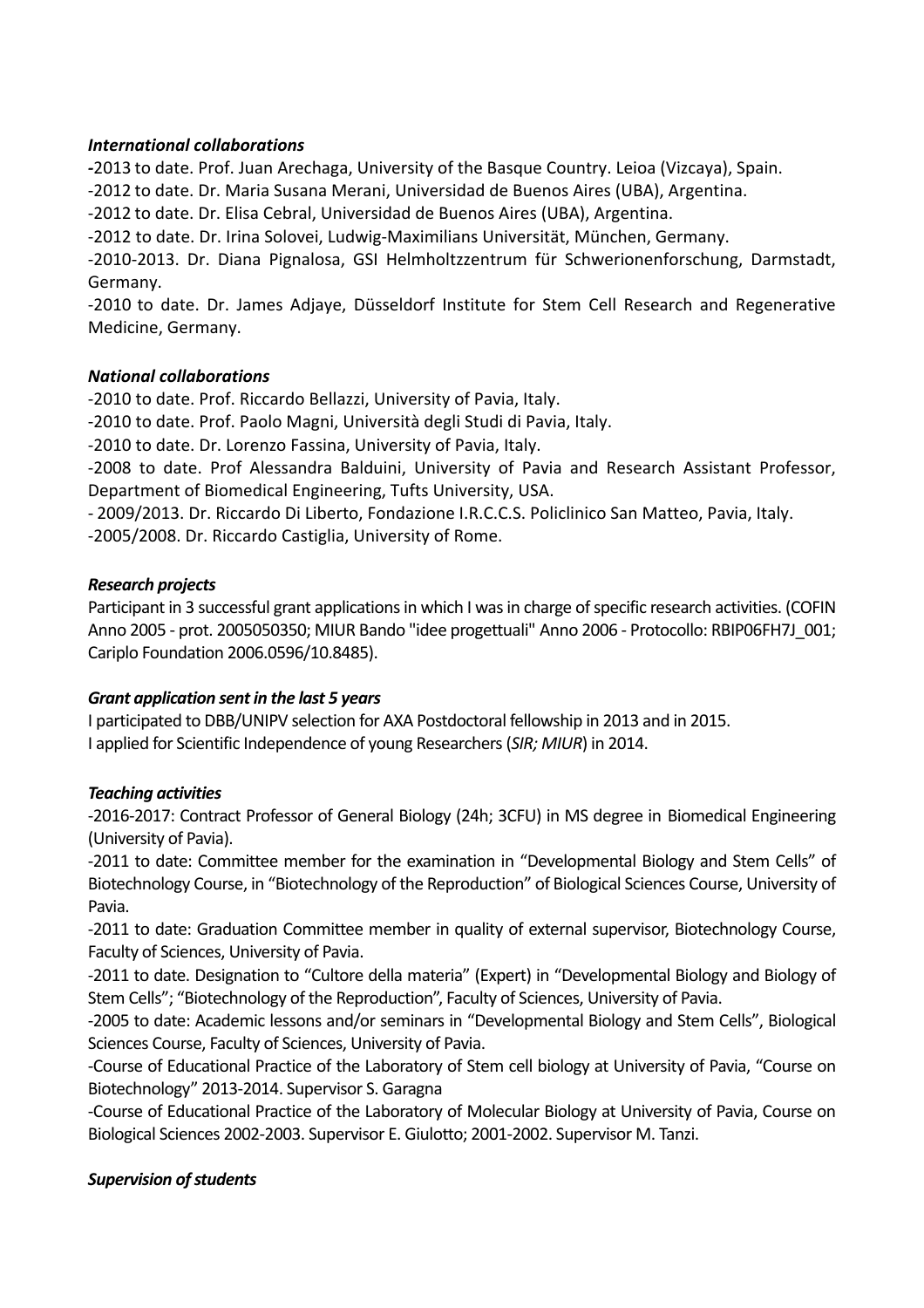Co-supervision of 6 master students, 14 bachelor students and of their thesis (9 students of "LT Biotecnologie"; 5 of "LT Scienze Biologiche"; 1 of "LS Scienze Genetiche e Biomolecolari"; 2 of "LM Biologia Sperimentale ed Applicata"; 1 of "LM Biotecnologie Industriali"; 2 of "LM Molecular Biology and Genetics")

#### *Awards*

2001; 2002; 2004. Winner of prizes of Advanced School of Integrated Education (University Institute of Advanced Studies).

## *Habilitation (ASN)*

**March 31, 2017.** ASN2016: National Scientific Qualification as Associate Professor (05/B2, SSD BIO/06) (art. 16, comma 1, Legge 240/10)

#### *Commissions of trust*

**2011-present.** Referee for international journals: Toxicology research, The Open Biotechnology Journal, Journal of genetics, European Journal of histochemistry, BMC Cell biology. **2016-present.** Regular member of "Associazione di Biologia Cellulare e del Differenziamento" **2016.** Section Chairman for the Section "Pluripotent Stem Cells: characterization and application" at the 1st Young Scientist Workshop on "Stem cell niche: from basic sciences to clinical application". 8-10 May 2016, Palazzo Bellisomi-Vistarino, Pavia.

#### *Foreign languages*

Fluent English and French.

## *Communication/Organisational/Job-related skills*

Excellent communication skills gained through my experience as student tutorial and teaching activities. Independency of planning, organisation and making of experiments. Excellent knowledge of a wide range of molecular and cell biology techniques. Independency in writing up scientific manuscripts.

#### **Publications**

Author or co-author of 21 refereed publications in International Journals (7 without PhD supervisor, 2 as corresponding author, 12 as first author). Also, she is authors of 4 book chapters. Average impact factor: 3.956 Number of citations: 304 H-Index: 10 Academic age (intended as year of first publication): 2001

Chiara Mondello, Paola Rebuzzini, Manuela Dolzan, Scott Edmonson, Guillermo Taccioli and Elena Giulotto. (2001) Increased gene amplification in immortal rodent cells deficient for DNA-dependent protein kinase catalityc subunit. Cancer Res. Vol.61, 4520-4525

Chiara Mondello, Massimo Chiesa, Paola Rebuzzini, Samantha Zongaro, Annalisa Verri, Tina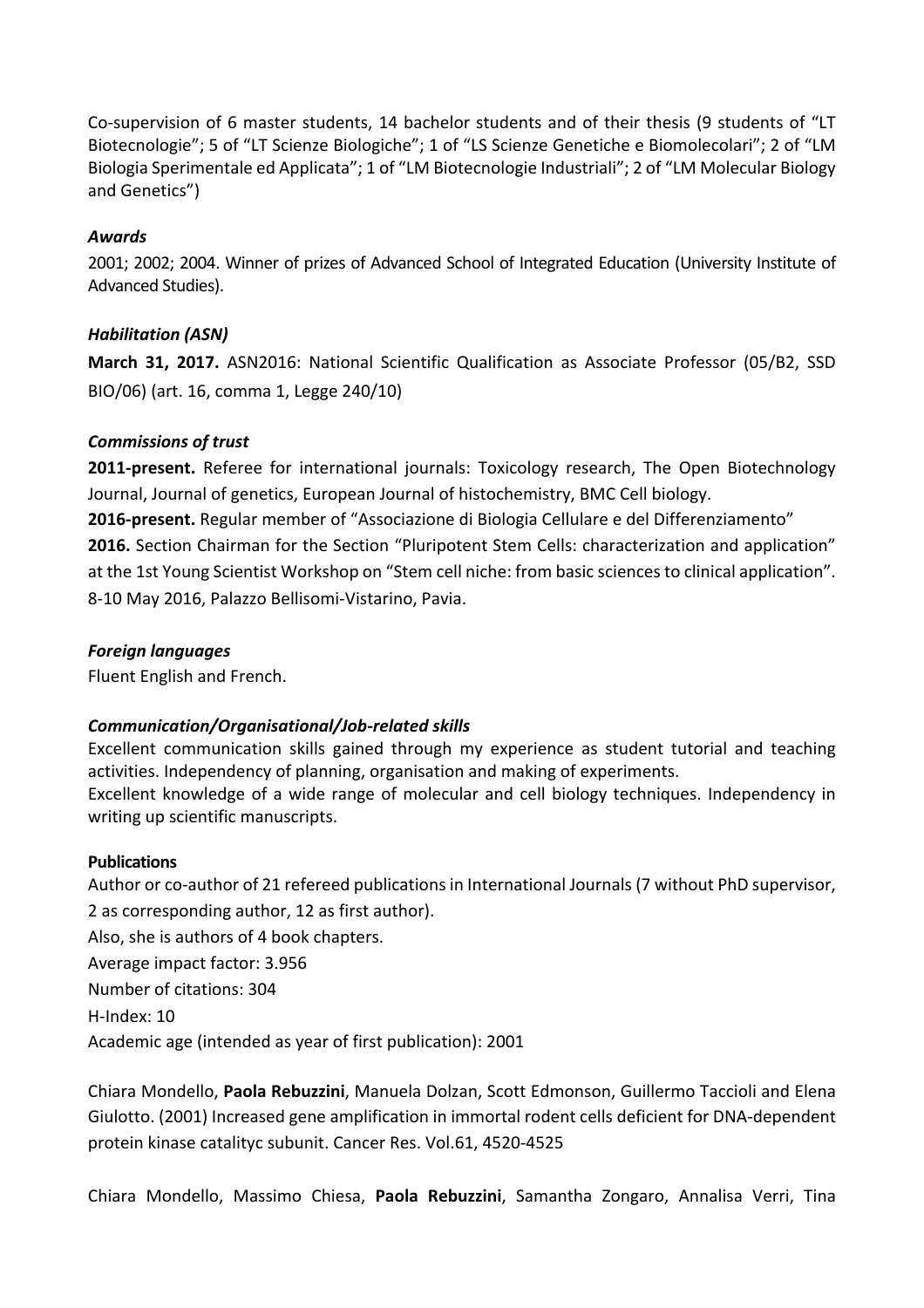Colombo, Elena Giulotto, Maurizio D'Incalci, Claudio Franceschi and Fiorella Nuzzo. (2003) Karyotype instability and anchorage indipendent growth in telomerase immortalized fibroblasts from two centenarian individuals. Biochem Biophys Res Commun. Vol. 308: 914-921

Paola Rebuzzini, Antonella Lisa, Elena Giulotto and Chiara Mondello. (2004) Chromosomal end-toend fusions in immortalized mouse embryo fibroblasts deficient in the DNA-dependent protein kinase catalytic subunit. Cancer letters. Vol. 203: 79-86

Paola Rebuzzini, Lela Khoriauli, Claus M. Azzalin, Elisa Magnani, Chiara Mondello and Elena Giulotto. (2005) Mammalian cellular systems to study unfaithful repair of DNA double-strand breaks. DNA repair. Vol. 4: 546-555 

**Paola Rebuzzini**, Paola Martinelli, Maria Blasco, Elena Giulotto and Chiara Mondello. (2007) Telomerase deficient immortalized mouse embryo fibroblasts show inhibition of gene amplification. Carcinogenesis. Vol. 28: 553-559

Tui Neri, Manuela Monti, Paola Rebuzzini, Valeria Merico, Garagna Silvia, Carlo Alberto Redi and Zuccotti Maurizio. (2007) Mouse fibroblasts are reprogrammed to Oct-4 and Rex-1 gene expression and alkaline phosphatase activity by embryonic stem cell extracts. Cloning and Stem Cells. Cloning and Stem Cells. Vol. 9: 394-406 

**Paola Rebuzzini**, Tui Neri, Giuliano Mazzini, Maurizio Zuccotti, Carlo Alberto Redi and Silvia Garagna. (2008) The karyotype analysis of the euploid cell population of a mouse embryonic stem cell line revealed high incidence of chromosome abnormalities that varied during culture. Cytogenetic and Genome Res. Vol. 12: 18-24

Paola Rebuzzini, Tui Neri, Maurizio Zuccotti, Carlo Alberto Redi and Silvia Garagna. (2008) Chromosome number variation in three mouse embryonic stem cell lines during culture. Cytotechnology. Special Issue. Cytotechnology. Vol. 58: 17-23

Paola Rebuzzini, Riccardo Castiglia, Solomon G. Nergadze, George Mitsainas, Pavel Munclinger, Maurizio Zuccotti, Ernesto Capanna, Carlo Alberto Redi and Silvia Garagna. (2009) Quantitative variation of LINE-1 sequences in five species and three subspecies of the subgenus *Mus* and in five Robertsonian races of *Mus musculus domesticus*. Chromosome res. Vol. 17: 65-76

Malara Alessandro, Gruppi Christian, Rebuzzini Paola, Visai Livia, Perotti Cesare, Moratti Remigio, Balduini Cesare, Tira Maria Enrica, Balduini Alessandra. (2011) Megakaryocyte-matrix interaction within bone marrow: new roles for fibronectin and factor XIII-A. Blood. 117:2476-83

Neri Tui, Merico Valeria, Fiordaliso Fabio, Salio Monica, Rebuzzini Paola, Sacchi Lucia, Bellazzi Riccardo, Redi Carlo Alberto, Zuccotti Maurizio, Garagna Silvia. (2011) The differentiation of cardiomyocytes from mouse embryonic stem cells is altered by dioxin. Toxicol Lett. 202:226-36